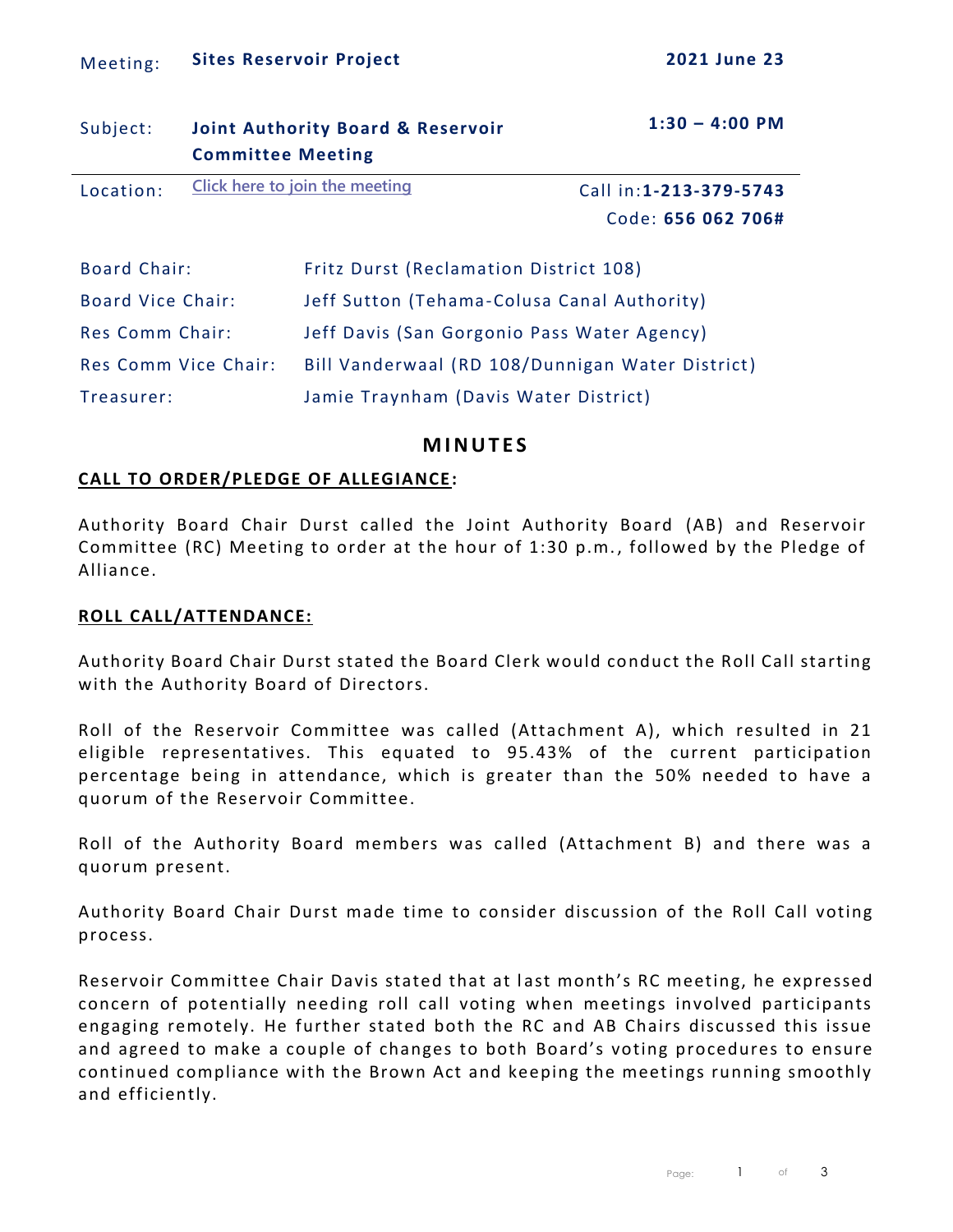Executive Director Brown stated this matter was discussed with General Counsel Kuney endorsed this approach for Brown Act compliance.

Executive Director Brown stated the following process would be instituted now and for future meetings where there is any remote participation and for each item requiring a vote:

- After a motion and second is received on the item and after any further discussion occurs, the Chairs will call for a vote.
- First call for a vote will be for those in favor, then a call for a vote will be asked for those opposed or abstaining.
- If no opposition or abstentions, the record will reflect that all present voted in favor of the item.
- If any are opposed or abstain, the Chair will call on those individuals to identify themselves and the record will reflect the votes and the names. All other votes will be reflected as being in favor of the item.

Brief discussion followed.

#### **INTRODUCTIONS:**

The sites Staff, Consultants and members of the public introduced themselves.

#### **AGENDA APPROVAL:**

It was moved by Davis, seconded by Tincher to approve the June 23, 2021, Joint Authority Board and Reservoir Committee Meeting Agenda. Motion carried unanimously.

#### **PERIOD FOR PUBLIC COMMENT:**

Authority Board Chair Durst called for a period of public comment. Hearing none, he closed the period for public comment.

#### **1. CONSENT AGENDA:**

Reservoir Committee Chair Davis made time to consider Consent Agenda Item 1.1, approval of the May 20, 2021, Reservoir Committee Meeting Minutes.

Mr. Cheng stated he was not present at the May 20, 2021 Reservoir Committee Meeting. He stated Ivory Reyburn was present as Alternate with Ms. Petya Vasileva present as other and requested this be reflected into the record .Reservoir Committee Chair Davis so directed.

#### **ACTION/RESERVOIR COMMITTEE:**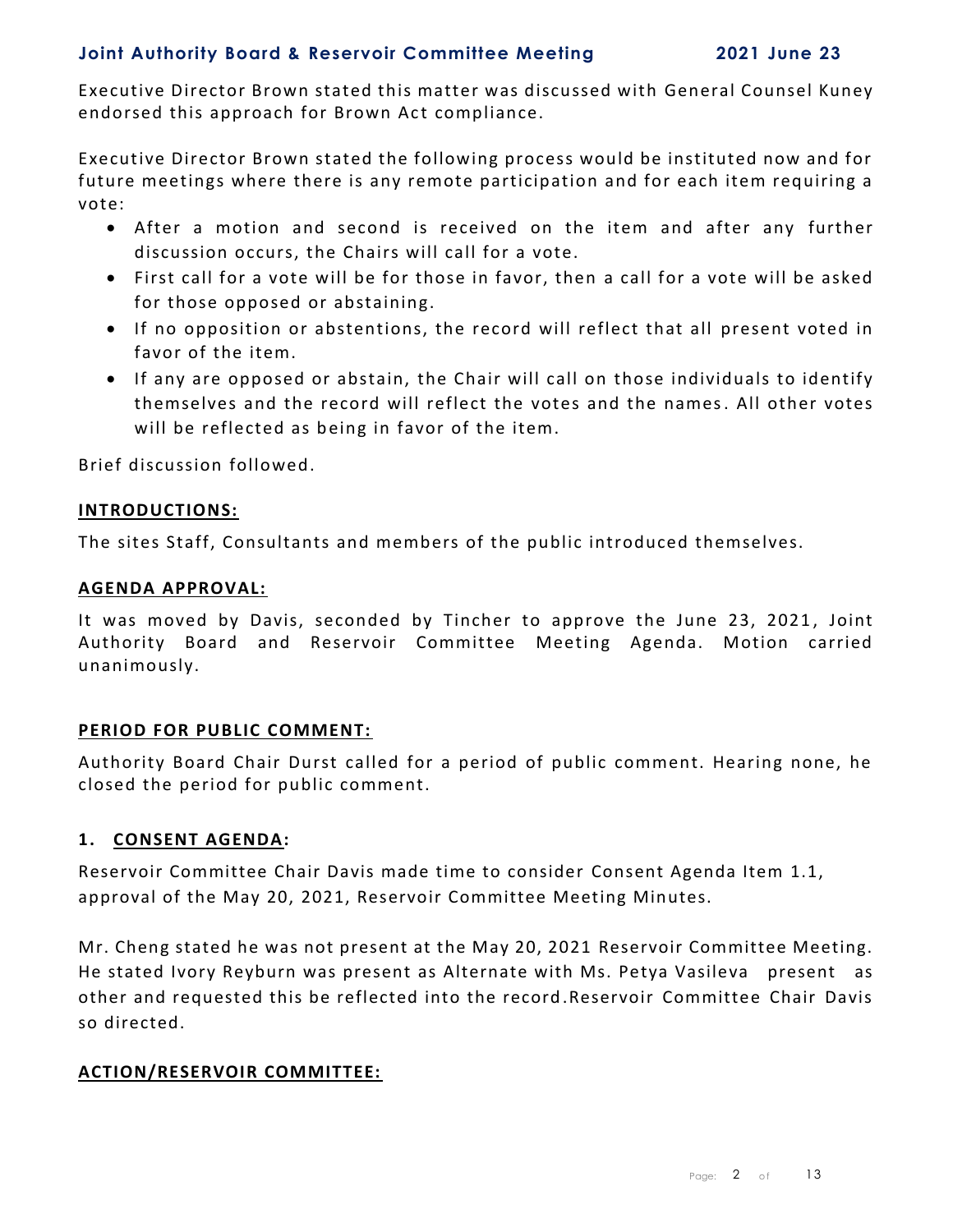1.1 It was moved by Cheng, seconded by Kunde to approve Consent Agenda Item 1.1, the May 20, 2021, Reservoir Committee Meeting Minutes, as amended. Motion carried unanimously. **(Attachments A & B)**

#### **ACTION/AUTHORITY BOARD:**

It was moved by Director Evans, seconded by Director Dennis to approve Consent Agenda Item Numbers 1.2 through 1.6 as follows:

- 1.1 Approve the May 26, 2021 Authority Board Meeting Minutes, as presented. **(Attachment A)**
- 1.2 Accept the Sites Project Authority Treasurer's Report. **(Attachment A)**
- 1.4 Approve the Payment of Claims. **(Attachments A, B & C)**
- 1.5 Approve an amendment to Fechter and Company's contract to include conducting a Single Audit in the amount of \$3,500 bringing their existing contract amount to \$61,754.
- 1.6 Authorize the Executive Director to enter into a new Cost Sharing Memorandum of Agreement with the United States Bureau of Reclamation.

Motion carried: All Directors present voted yes.

#### **ACTION/RESERVOIR COMMITTEE:**

It was moved by Azevedo, seconded by Leitterman to approve Consent Agenda Item Numbers 1.3 through 1.6 as follows:

- 1.3 Accept the Sites Project Authority Treasurer's Report. **(Attachment A)**
- 1.4 Approve the Payment of Claims. **(Attachments A, B & C)**
- 1.5Approve an amendment to Fechter and Company's contract to include conducting a Single Audit in the amount of \$3,500 bringing their existing contract amount to \$61,754.
- 1.6 Authorize the Executive Director to enter into a new Cost Sharing Memorandum of Agreement with the United States Bureau of Reclamation .

Motion carried unanimously.

**2. Action Items**: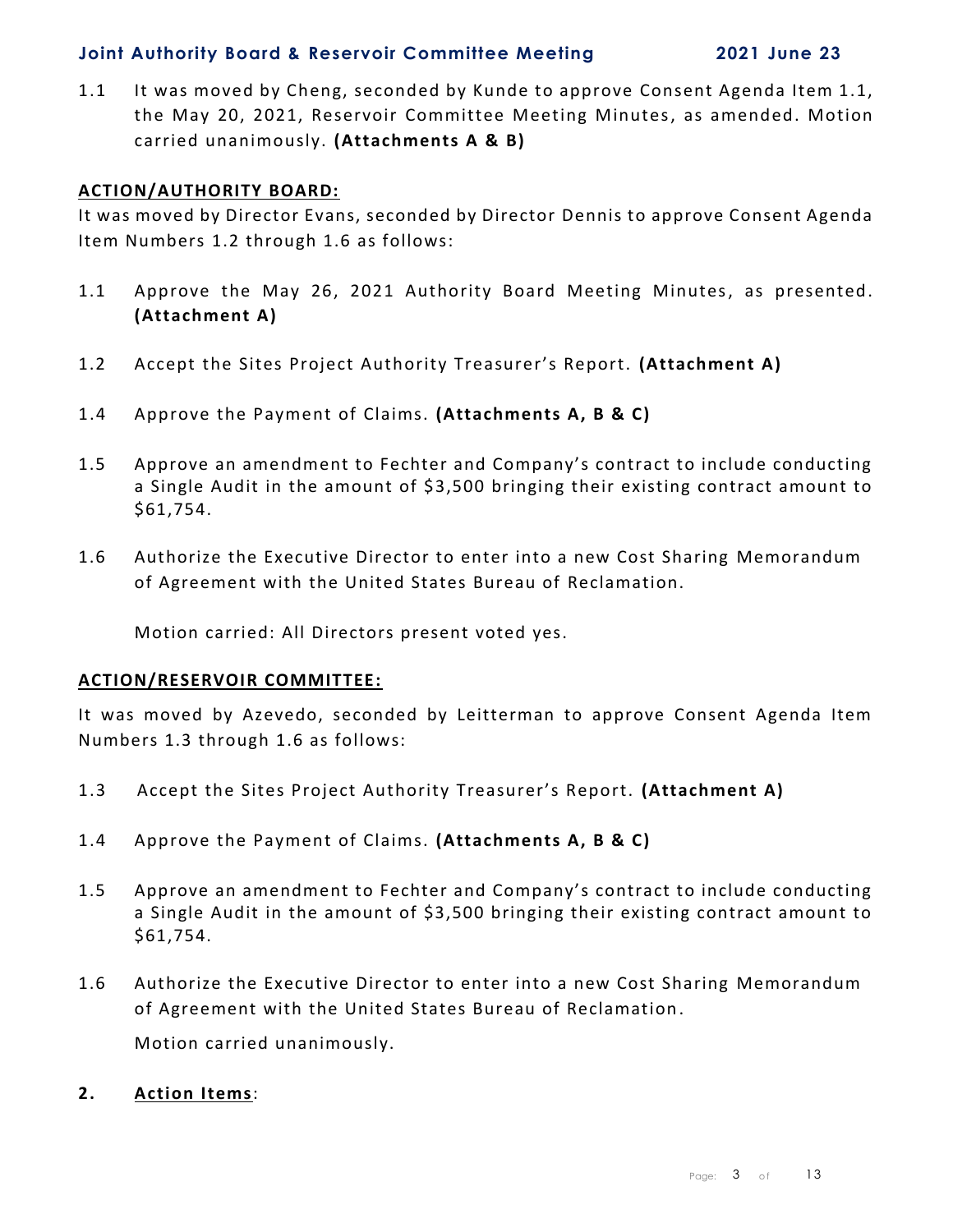2.1 Authority Board Chair Durst made time to consider acceptance of the updated Feasibility Total Project Cost Estimate.

Executive Director Brown provided a brief update of the project cost estimates since 2017.

Mr. Luu provided an overview of the updated Feasibility Total Project Cost Estimate and spoke to the following:

Background:

- 1. In 2019 the Authority initiated a compre hensive Value Planning process to identify the "right size" project:
	- Affordable.
	- Buildable.
	- Permittable.
- 2. The process was documented in the April 2020 Sites Project Value Planning Alternatives Appraisal Report:
	- Recommended Alternative VP7: 1.5 MAF Reservoir.
	- Two Alternative options VP5 and VP6: 1.3 MAF Reservoir.
	- Conceptual screening cost estimate (AACE Class 5) of approximately \$3 billion in 2019 dollars.

Feasibility Design:

- 1. Feasibility design of the "right size" project initiated in the Summer of 2020 :
	- Alternative 1: 1.5 MAF Reservoir.
	- Alternative 2: 1.3 MAF Reservoir.
- 2. Informs preparation of the Feasibility Cost Estimate :
	- Collected more data.
	- Additional engineering analysis.
	- Design refinements.
- 3. Resulted in:
	- 10% level of design details
	- Analysis of material needs and potential sources
	- Estimated construction schedule

Feasibility Cost Estimate:

- 1. Provides a higher level of accuracy (AACE Class 4)
	- Considered results from Feasibility Design
	- Bottom-up approach
- 2. Provides investors with a higher degree of certainty in project affordability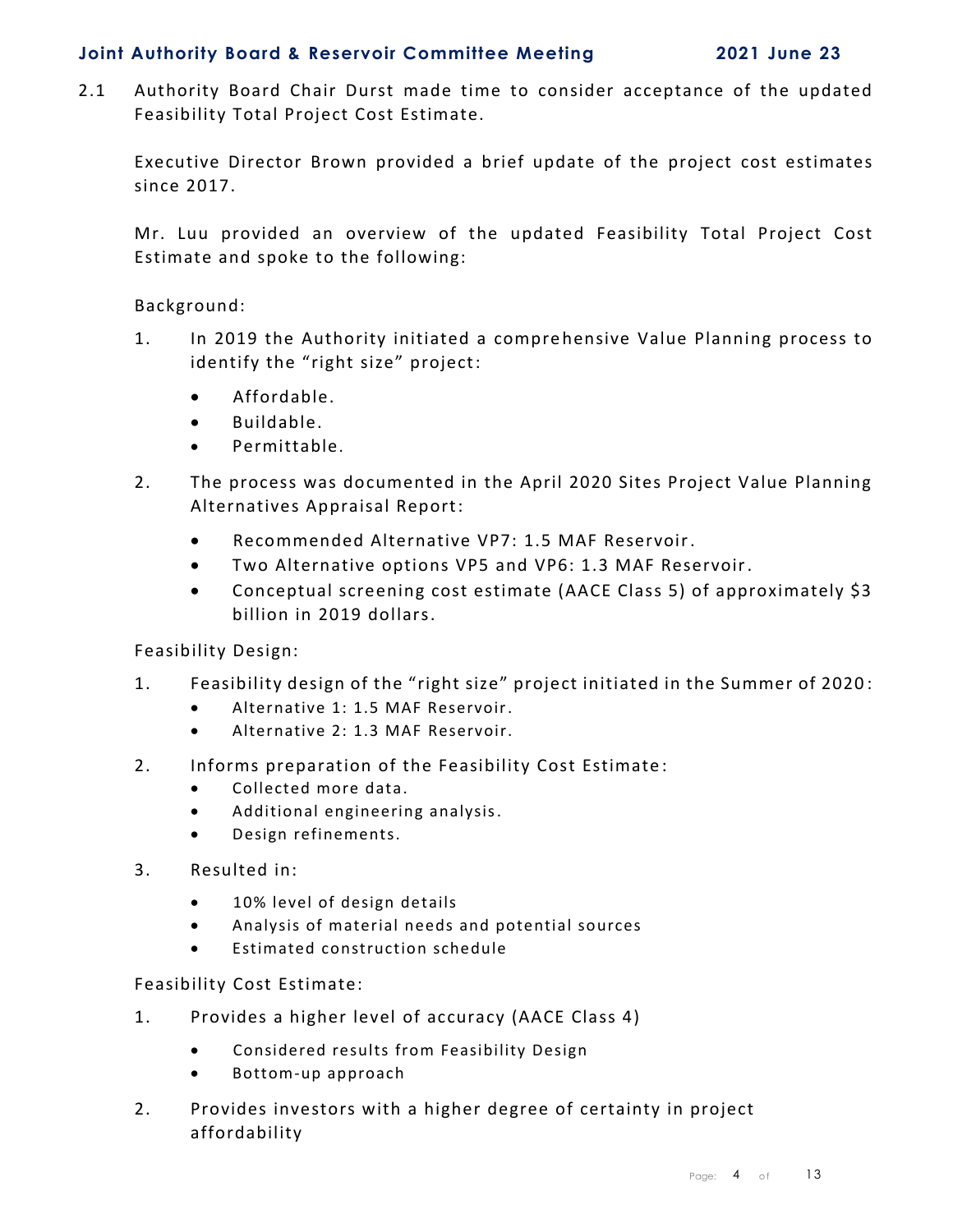- 3. About a 30% cost increase compared to Value Planning estimates (AACE Class 4 vs Class 5 cost estimates)
	- Alternative 1: \$3.93 billion (2021 dollars)
	- Alternative 2: \$3.87 billion (2021 dollars)

Cost Increase Drivers:

| Facility: see attachment for the various costs |                 |  |  |  |  |  |
|------------------------------------------------|-----------------|--|--|--|--|--|
| VP7: (2019 dollars)                            | \$3,036,600,000 |  |  |  |  |  |
| Alternative 1: (2021 dollars)                  | \$3,934,200,000 |  |  |  |  |  |
| Alternative 2: 2021 dollars)                   | \$3,874,000,000 |  |  |  |  |  |

Market Price Increase (18% to 23% increase in unit price for embankment Materials)

| Additional Data and Design Refinements:   |                         |                         |  |  |  |  |  |  |
|-------------------------------------------|-------------------------|-------------------------|--|--|--|--|--|--|
| Facility                                  | TRR West (2021 dollars) | TRR East (2021 dollars) |  |  |  |  |  |  |
| <b>TRR Reservoir</b>                      | \$212,000,000           | \$185,100,000           |  |  |  |  |  |  |
| TRR/Funks Pipelines                       | \$226,900,000           | \$369,600,000           |  |  |  |  |  |  |
| TRR Transmission Power Lines \$39,300,000 |                         | \$60,000,000            |  |  |  |  |  |  |
| Total                                     | \$478,200,000           | \$615,100,000           |  |  |  |  |  |  |

- 1. TRR Reservoir cost increase is about 5% of VP7 total cost estimate
	- Resulted from design refinements based on additional geotechnical data that was not available during the Value Planning process

Consideration of Uncertainties:

- 1. Design and Construction Contingencies
	- About 15% of total cost estimate, \$583M.
	- Recommended based on current project understanding
- 2. Environmental Mitigation:
	- About 15% of total cost estimate, \$579M.
- 3. Non-Contract Costs (operation costs) including administration, real estate, and legal Services
	- About 13% of total cost estimate, \$496M
- 4. Alignment with Bureau of Reclamation
	- Combined environmental mitigation and non-contract costs typically range from 25% to 30% of total cost estimate.
	- AACE Cost Estimate Classification System graph.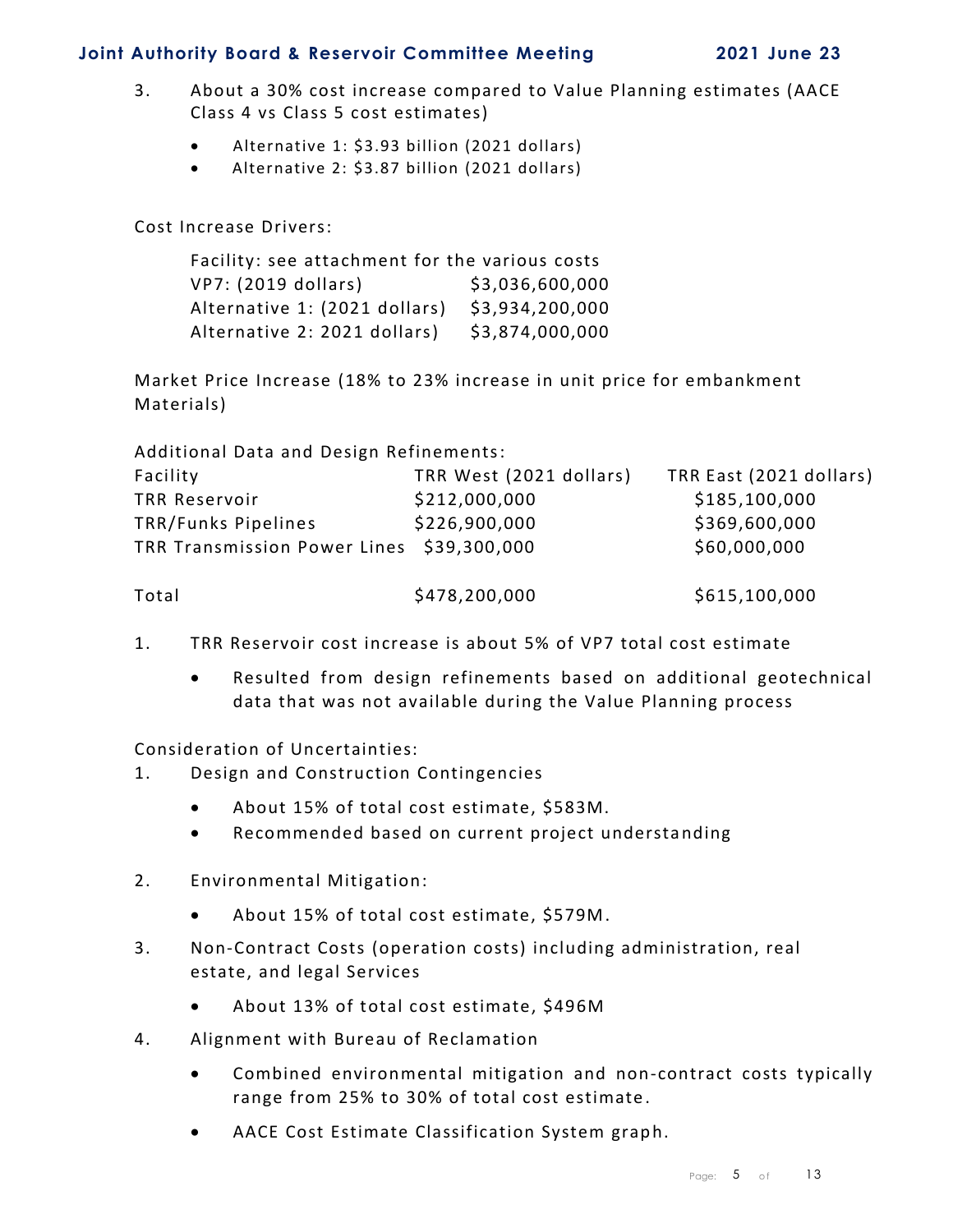Next Steps:

- 1. The Feasibility Cost Estimate is **not a final estimate:**
	- Used in preparation of the WSIP Feasibility Report to meet CWC Prop 1 requirement.
	- Inform project funding and affordability analysis.
- 2. Next phase of design development:
	- Continue to collect additional technical data.
	- Refine project analysis and design .
	- Evaluate potential cost saving opportunities
	- Focused on controlling project costs and continue to be transparent with information needed to support decision making.
		- Prepare AACE Class 3 Cost Estimates for even greater cost accuracy and certainty.

Discussion followed.

#### **ACTION/RESERVOIR COMMITTEE:**

It was moved by Tincher, seconded by Cheng to approve a recommendation to the Authority Board to accept the updated Feasibility Total Project Cost Estimate as presented.

Motion carried unanimously.

#### **ACTION/AUTHORITY BOARD:**

It was moved by Director Sutton, seconded by Director Evans to accept the updated Feasibility Total Project Cost Estimate as present.

Motion carried: All Directors present voted yes.

2.2 Consider approval to submit a Water Infrastructure Finance and Innovation Act Letter of Intent.

Authority Board Chair Durst made time to consider approval to submit a Water Infrastructure Finance and Innovation Act (WIFIA) Letter of Intent.

Executive Director Brown spoke in support of a Letter of Intent for submittal to WIFIA. He stated Mr. Gardels would be speaking to this matter.

Mr. Gardels provided an overview of an EPA WIFIA Letter of Interest Planning and spoke to the following: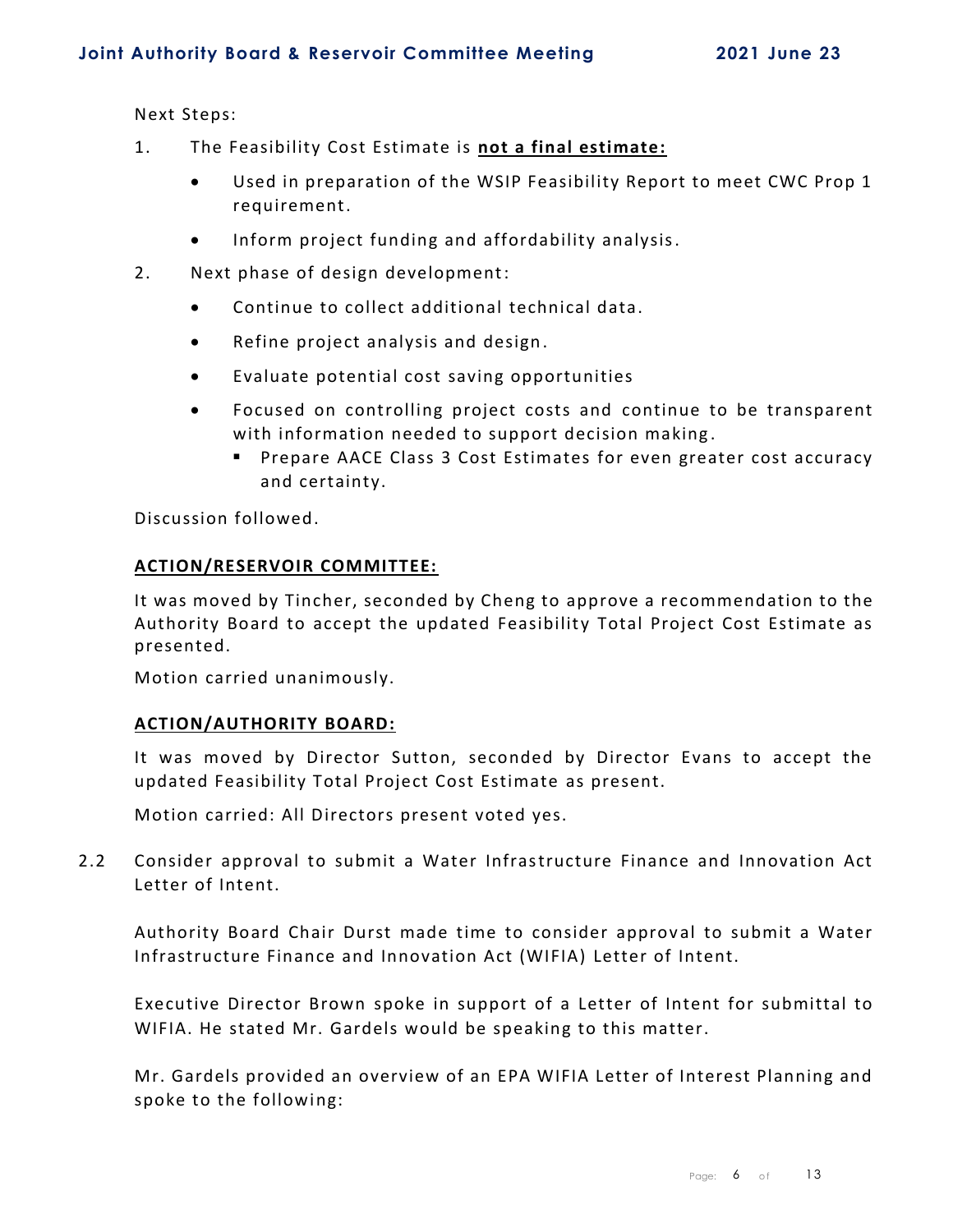What is WIFIA?

- WIFIA = Water Infrastructure Finance Innovation Act.
- Administered by EPA.
- Provides low-cost, long-term loans for eligible water and wastewater projects.
- 2021 Notice of Funding = \$5.5 Billion available for loans.
- Letters of Interest Due by July 23, 2021.

Why WIFIA?

- Low interest.
	- o Interest rate will be equal to or greater than the U.S. Treasury rate of a similar maturity.
- Repayment Deferral.
	- o Maximum time for repayment may be deferred after substantial completion of the project. Total loan term can be 35 years.
- Earlier Certainty.
	- o The WIFIA program has allowed agencies to "lock -in" the interest rate at loan closing.

WIFIA Program Application Process- 2 Phases

Project Selection:

- Notice of Funding Availability
- Letter of Interest (LOI) Submission
- LOI Evaluation
- Project Selection

Review, Negotiation, & Closing :

- Application Submission
- Application Evaluation
- Negotiation of Term Sheet
- Project Recommendation
- Approval
- Closing Activities

Funding Request – NEED TO UPDATE

| <b>Total Eligible Project Costs</b> | \$4,300,000,000 |
|-------------------------------------|-----------------|
| WSIP Funds                          | \$840,000,000   |
| <b>Federal Funds</b>                | \$1,100,000,000 |
| <b>USDA Loan Proceeds</b>           | \$400,000,000   |
| WIFIA Loan Request-2021 LOI         | \$600,000,000   |

Discussion followed.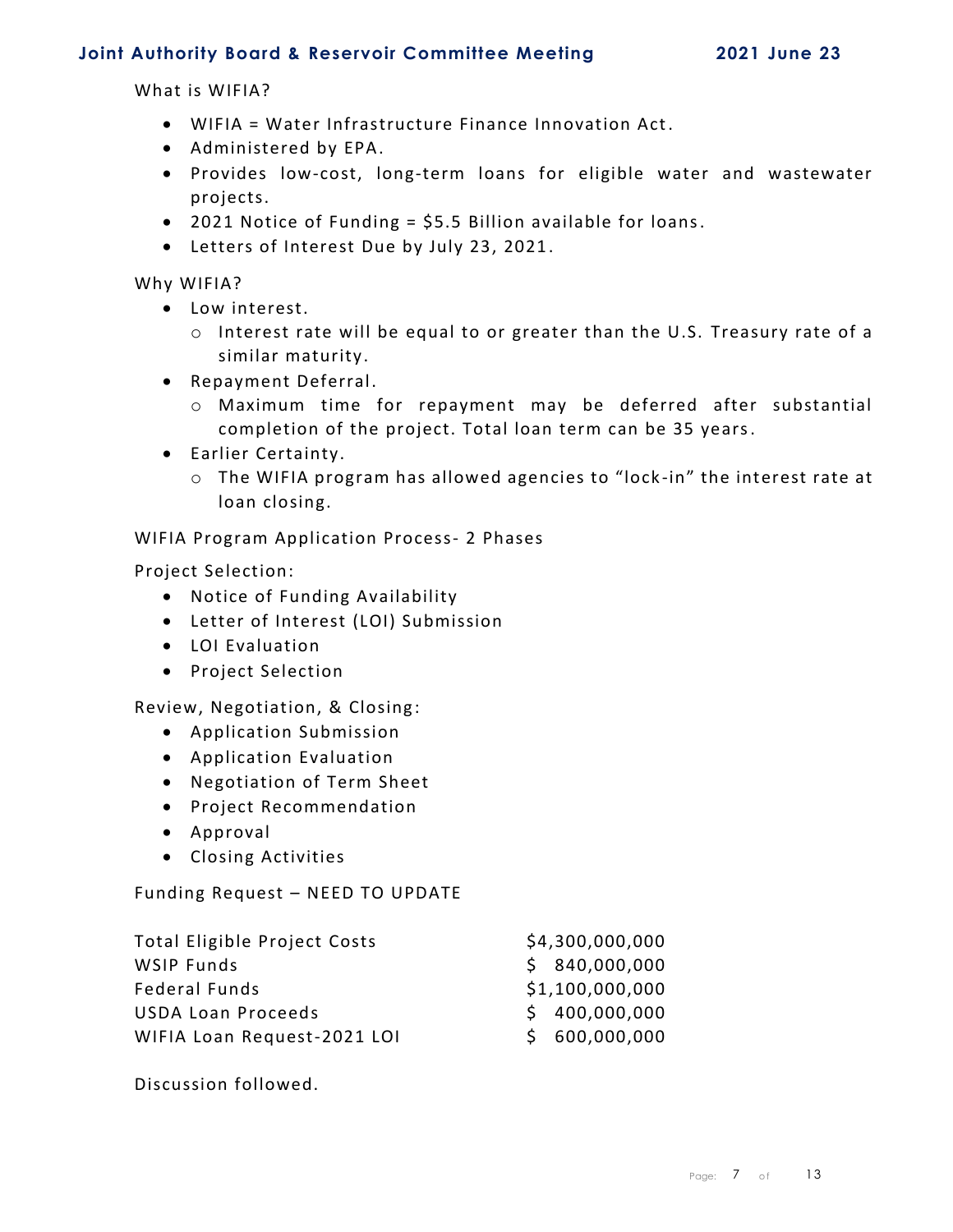**ACTION/RESERVOIR COMMITTEE:** It was moved by Traynham, seconded by Marks to approve a recommendation to the Authority Board to approve submittal of a Water Infrastructure Finance and Innovation Act Letter of Intent and to authorize the Chairman to sign.

Motion carried unanimously.

**ACTION/AUTHORITY BOARD:** It was moved by Director Dennis, seconded by Director Sutton to approve submittal of a Water Infrastructure Finance and Innovation Act Letter of Intent and authorize the Chairman to sign.

Motion carried: All Directors present vote yes.

2.3 Direct staff to prepare the Amendment 3 Work Plan based on a 36-month work plan period. **(Attachment A)**

Executive Director Brown provided an overview of the 18-month and 36-month work plan options, stating that the 18-month work plan would accomplish all the Amendment 3 goals and objectives and aligns with the previously discussed estimated \$350/af cash call. He noted that the 18 -month work plan might preclude some participants from continuing with the project. He stated should a decision be made to move forward with the 18 -month work plan a way should be considered to keep them in the project. Discussion followed.

**ACTION/RESERVOIR COMMITTEE:** It was moved by Azevedo, seconded by Vanderwaal to approve a recommendation to the Authority Board to direct staff to prepare the Amendment 3 Work Plan based on a 36 -month work plan period.

Motion carried unanimously.

**ACTION/AUTHORITY BOARD:** It was moved by Director Sutton, seconded by Director Evans to direct staff to prepare the Amendment 3 Work Plan based on a 36-month work plan period.

Motion carried: All Directors present voted yes.

Authority Board Chair Durst declared a recess of the Joint Authority Board and Reservoir Committee Meeting at 3:14 p.m., and reconvened at the hour of 3:20 p.m.

#### **3. Discussion and Information Items:**

3.1 Review and comment on the key outcomes of the opera tions-related chapters and growth inducement analysis in the Revised Draft EIR/Supplemental Draft EIS (RDEIR/SDEIS). **(Attachment A)**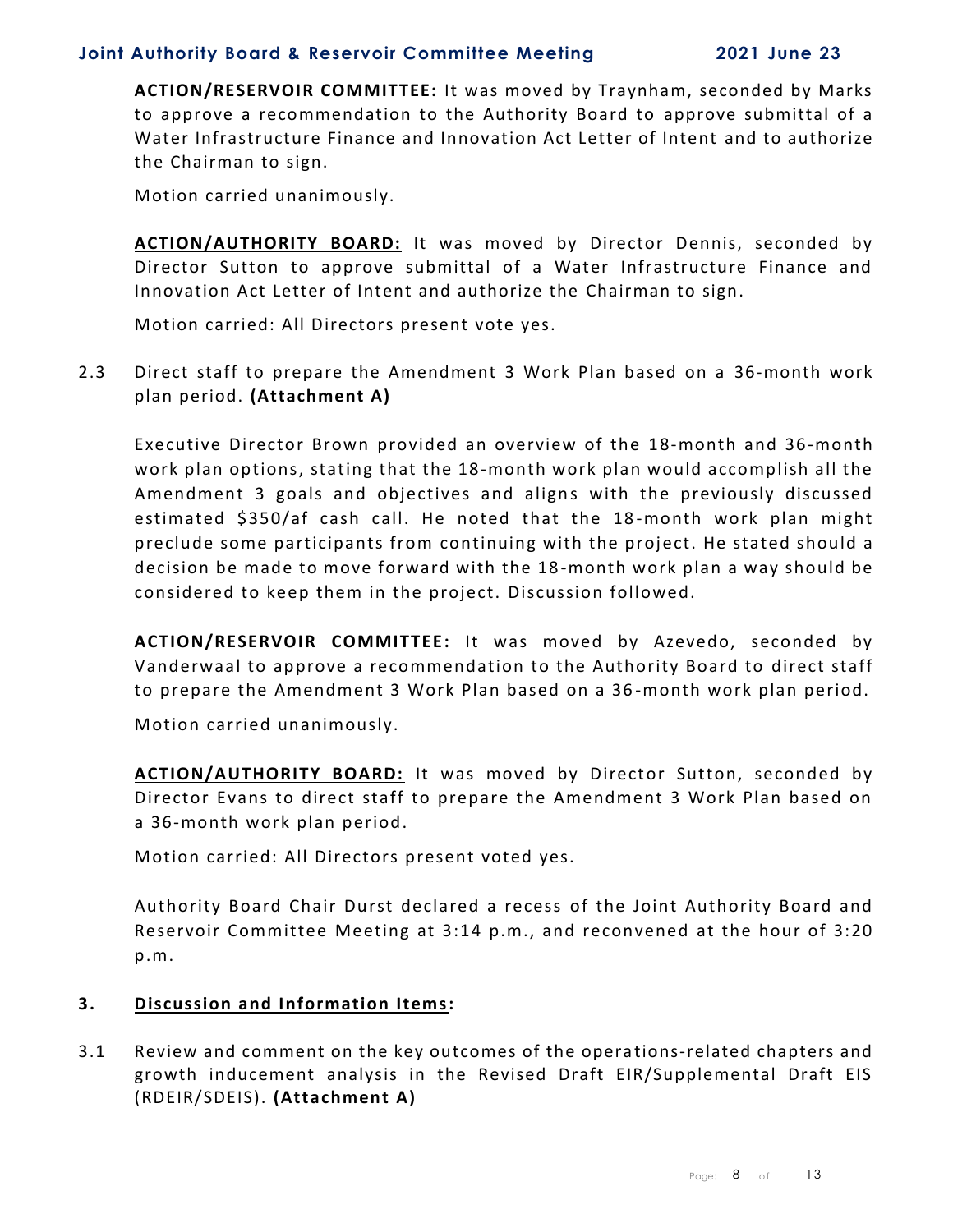Ms. Forsythe provided an overview of the key outcomes of the operations-related chapters and growth inducement analysis in the Revised Draft EIR/Supplement Draft EIS (RDEIR/SDEIS) and spoke to the following:

Agenda

- Operations-related Analysis
- Growth Inducement Analysis

Preliminary Determinations

Operations - related

- Chapter (# and Title); Impacts Requiring Mitigation; Significant and Unavoidable Impacts:
	- o #5 Surface Water Resources
	- o #11 Aquatic Resources
	- o #20 Air Quality
	- o #21 Greenhouse Gas Emissions (GHG)

Growth Inducing:

- No impact determination.
- Evaluates direct and indirect growth inducing effects from construction and operations.
- Approach considers:
	- o Water supply reliability describing simulated deliveries to agriculture and M&I uses by hydrologic regions.
	- o Population growth over last 20 years and projected growth .
	- o Local authority of governments over land use planning .
- Alternatives are not growth-inducing and would not induce secondary growth impacts.

Chapters Remaining for July Briefing:

- Surface Water Quality
- Air Quality (final analysis)
- Climate Change (NEPA only)
- Indian Trust Assets (NEPA only)
- Socioeconomics and Environmental Justice (NEPA only)
- Cumulative Impacts
- EIR/EIS Document Distribution

Process for Approval of Release of the Revised Draft EIR :

- June Part 3, Key Sections:
	- o Operations-Related Sections and Growth Inducement.
- July Request approval:
	- o All Remaining Chapters, including Cumulative .
	- o Request approval from the Reservoir Committee and Authority Board for release of the public RDEIR in August.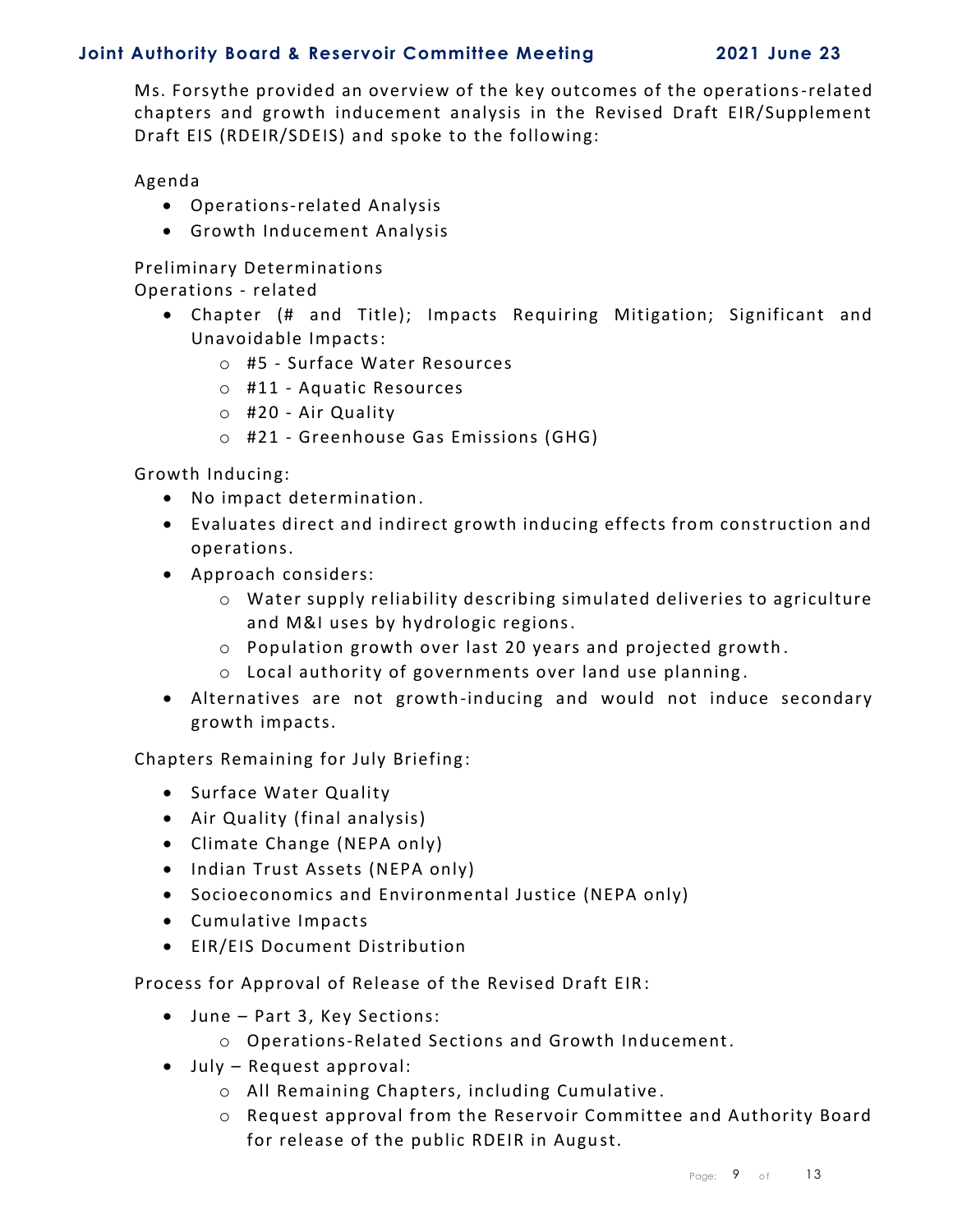- August 2021 Release of RDEIR:
	- o Schedule assumes parallel review and release of SDEIS as joint document.

Lengthy discussion followed with no action taken.

3.2 Review and comment on the Sites Reservoir Benefits and Obligations Guiding Principles and Preliminary Terms Draft. **(Attachment A)**

Mr. Robinette provided an overview of the Sites Reservoir Benefits and Obligations Guiding Principles and Preliminary Terms, which captures the principles of the partnership between the JPA and the participants. He stated the near-term schedule for development of the GPPT is as follows:

- **June:** re-share draft GPPT as part of Joint Meeting .
- **July:** staff to refine draft GPPT based on all feedback received .
- **August:** preliminary draft GPPT incorporating all feedback presented to the RC/AB. Staff also working with CWC staff to ensure the materials to be presented later in the year demonstrating 75% non -public cost share will be sufficient. This draft of the GPPT would be provided as part of that package, not for content review and comment, but instead to comment on sufficiency of the 75% demonstration.
- **September:** joint workshop to discuss proposed Final 2021 Draft GPPT and receive any final feedback and proposed changes.
- **October:** Final 2021 Draft GPPT considered for acceptance by the RC/AB. This document will remain a "work in progress" and will be subject to further changes as the project continues through development. By accepting the Final 2021 Draft GPPT the RC/AB would be representing their willingness to bring this document to their home Board's as part of their consideration of continued participation in Amendment 3. This process could lead to additional feedback and further changes to the document. Also, it is expected that an acceptance by the RC/AB will be needed to fulfill CWC requirements. This document will be included in final 75% non public cost share package to CWC which is anticipated for approval at the same meeting.

Discussion followed with no action taken.

#### **4. Reports:**

#### **4.1 Member's Reports:**

4.1.1 Chairpersons' Report: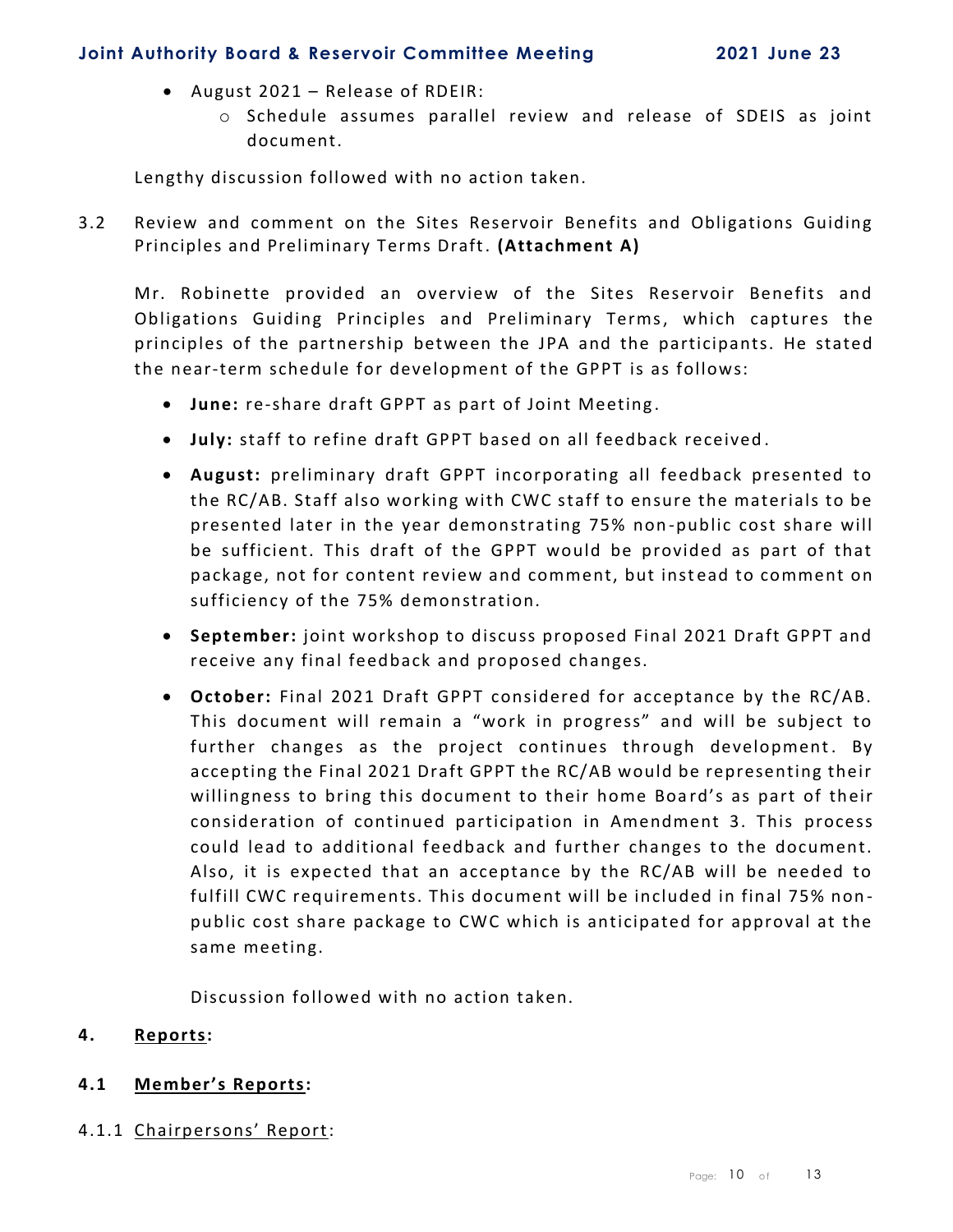This time is set aside to allow the Chair/Co -Chair an opportunity to disclose/discuss items related to the Sites Project.

Authority Board Chair Durst stated he and Executive Director Brown met with two Sacramento Bee Reporters regarding the Prop 1 funding, and also took them to the Sites Valley.

Reservoir Committee Chair Davis suggested the following Reports be placed on the Agenda on a period basis:

- Treasurer's Report (abbreviated version)
- Status Report on Water Rights

#### 4.1.2 Committee & Workgroup Chairpersons' Report:

This time is set aside to allow the Committee & Workgroup Chairpersons' an opportunity to disclose/discuss items related to the Sites Project.

None.

#### 4.1.3 Authority Board & Reservoir Committee Participant Reports:

This time is set aside to allow Representatives or their Alternates an opportunity to disclose/discuss items related to the Sites Project.

Authority Board

Budget and Finance

None.

#### Legislative and Outreach

Director Evans stated the Land Use Committee would be reconvening in the next couple of weeks.

Mr. Spesert stated he is looking to start local community meetings in the near future.

Director Sutton provided a brief update on the various State and Federal Legislative and Outreach matters/issues.

#### Communications

Ms. Katz provided an update regarding the various activities regarding the Sites Project. Brief discussion followed.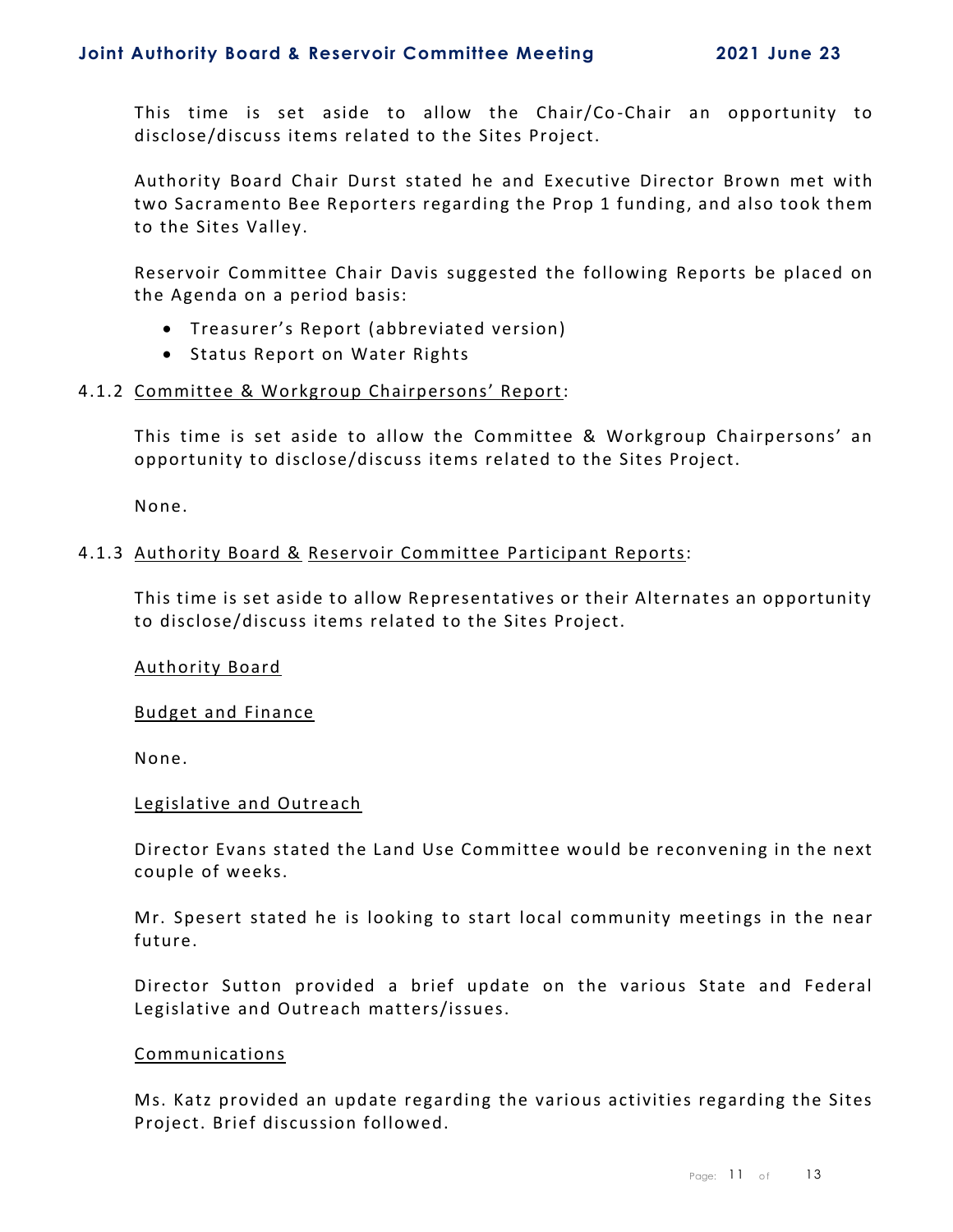#### Reservoir Committee

#### Reservoir Ops & Engineering Work Group

Mr. Kunde stated the Reservoir Ops and Engineering Work Group met on June 15, 2021 and covered the following four topics:

- Reviewed Outputs from three different hydraulic models regarding emergency release flows in inundation areas.
- Report on the Colusa Basin Drain modeling
- Report regarding the capacity of the Glenn-Colusa Canal to convey water to Sites.
- Mr. Luu and Mr. Spranza reviewed the Feasibility Cost Estimate.

#### Coordination Work Group

Reservoir Committee Chair provided a brief update on how to handle meetings going forward after covid.

#### 4.2 Executive Director's Reports:

Executive Director Brown spoke to the following matters:

- Monthly status report. **(Attachment A)**
- Work Plan Key Deliverables Report. **(Attachment B)**
- Meetings Action Items Summary. **(Attachment C)**
- Use of the participant portal.

#### **5. Recap:**

5.1 Suggested Future Agenda Items.

None.

#### 5.2 Upcoming Meetings:

#### **Reservoir Committee**

Thursday, July 15, 2021, 1:30 PM – 4:00 PM Virtual and in-person at the Maxwell Project Office

#### **Authority Board**

Wednesday, July 21, 2021, 1:30 PM – 4:00 PM Virtual and in-person at the Maxwell Project Office

#### **Joint Plan of Finance Workshop – Affordability Review**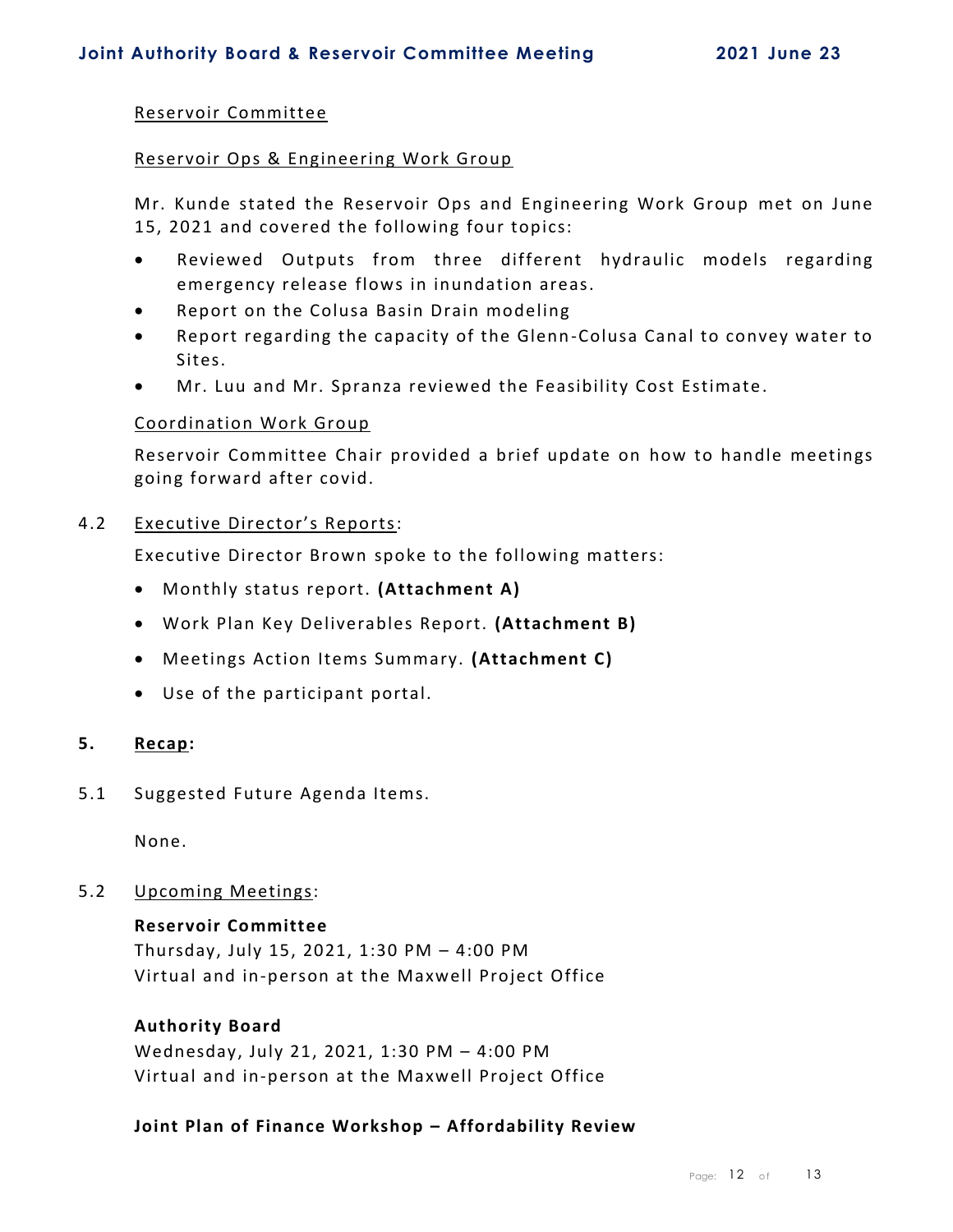Friday, July 23, 2021, 9:00 AM – 12:00 PM Virtual and In-person at the Maxwell Project Office PLEASE INVITE YOUR AGENCY STAFF THAT WILL BE INVOLVED IN FINANCING FOR THE PROJECT

Authority Board Chair Durst adjourned the Joint Authority Board and Reservoir Committee Meeting at the hour of 4:13 p.m.

\_\_\_\_\_\_\_\_\_\_\_\_\_\_\_\_\_\_\_\_\_\_\_\_\_\_\_\_\_ \_\_\_\_\_\_\_\_\_\_\_\_\_\_\_\_\_\_\_\_\_\_\_\_\_\_\_\_\_\_\_\_

\_\_\_\_\_\_\_\_\_\_\_\_\_\_\_\_\_\_\_\_\_\_\_\_\_\_\_\_ \_\_\_\_\_\_\_\_\_\_\_\_\_\_\_\_\_\_\_\_\_\_\_\_\_\_\_\_\_\_\_\_\_\_

Fritz Durst, Authority Board Chair Jeff Davis, Reservoir Committee Chair

Yolanda Tirado, Board Clerk Jerry Brown, Executive Director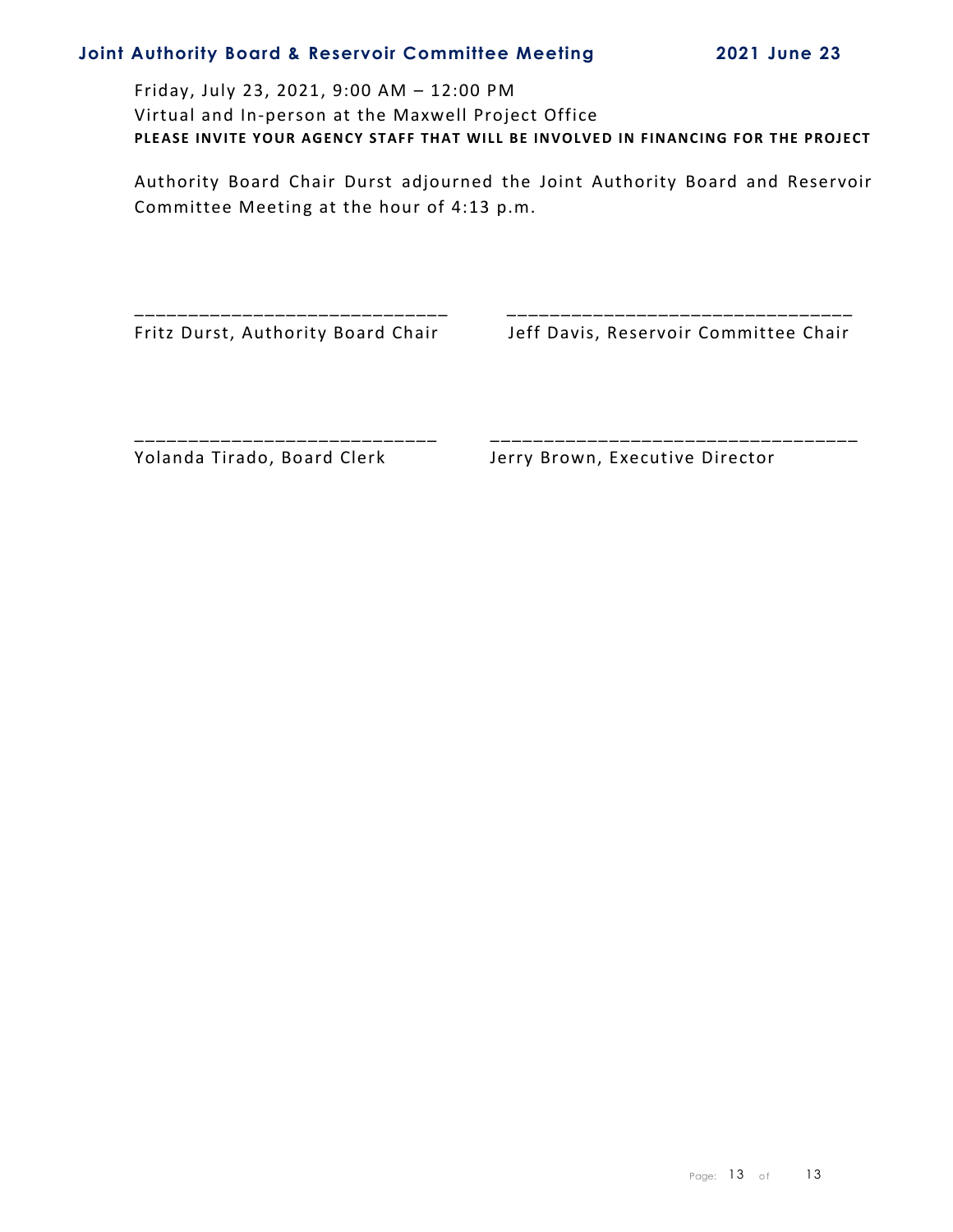# Topic: **Joint Authority Board/Reservoir Committee Meeting**

# Subject: **Reservoir Committee Roll Call 1:30 – 4:00 PM**

# **Current Voting Committee Participants (23):**

|             | Pct  | Participant                                   |             | Pct          | Participant                                     |
|-------------|------|-----------------------------------------------|-------------|--------------|-------------------------------------------------|
| $\boxtimes$ | 3.37 | American Canyon, City                         | $\boxtimes$ | 2.47         | LaGrande WD<br>(1)                              |
|             | 2.32 | Antelope Valley-East Kern WA                  | $\boxtimes$ | 17.09        | Metropolitan WD                                 |
|             | 2.26 | Carter MWC                                    | $\boxtimes$ | 3.37         | <b>Reclamation District 108</b>                 |
| $\boxtimes$ | 5.16 | Coachella Valley WD                           | $\boxtimes$ | 2.32         | Rosedale-Rio Brayo WSD                          |
| $\boxtimes$ | 5.16 | Colusa County                                 | $\boxtimes$ | 8.56         | San Bernardino Valley MWD                       |
| $\boxtimes$ | 5.18 | Colusa Co. WD                                 | $\boxtimes$ | 6.35         | San Gorgonio Pass WA                            |
| $\boxtimes$ | 2.31 | Cortina WD<br>(1)                             | $\boxtimes$ | 2.32         | Santa Clara Valley WD                           |
| $\boxtimes$ | 2.77 | Davis WD                                      | $\boxtimes$ | 3.67         | Santa Clarita Valley WA                         |
| $\boxtimes$ | 0.00 | Department of Water<br>Resources (non-voting) | $\boxtimes$ | 3.78         | Westside WD                                     |
| $\boxtimes$ | 4.11 | Desert WA                                     | $\boxtimes$ | 3.08         | Wheeler Ridge-Maricopa WSD                      |
| $\boxtimes$ | 3.06 | Dunnigan WD                                   | $\boxtimes$ | .00.         | <b>US Bureau of Reclamation</b><br>(non-voting) |
| $\boxtimes$ | 3.67 | Glenn-Colusa ID                               | $\boxtimes$ | 5.16         | Zone 7 WA                                       |
| $\boxtimes$ | 2.47 | Irvine Ranch WD                               |             | 100.00 Total |                                                 |

# **21 Voting members represented at 1:30 (95.43%)**

Representation has been delegated as follows:

- (1) To Jamie Traynham, Davis WD
- $(*)$  Not present after  $\frac{1}{2}$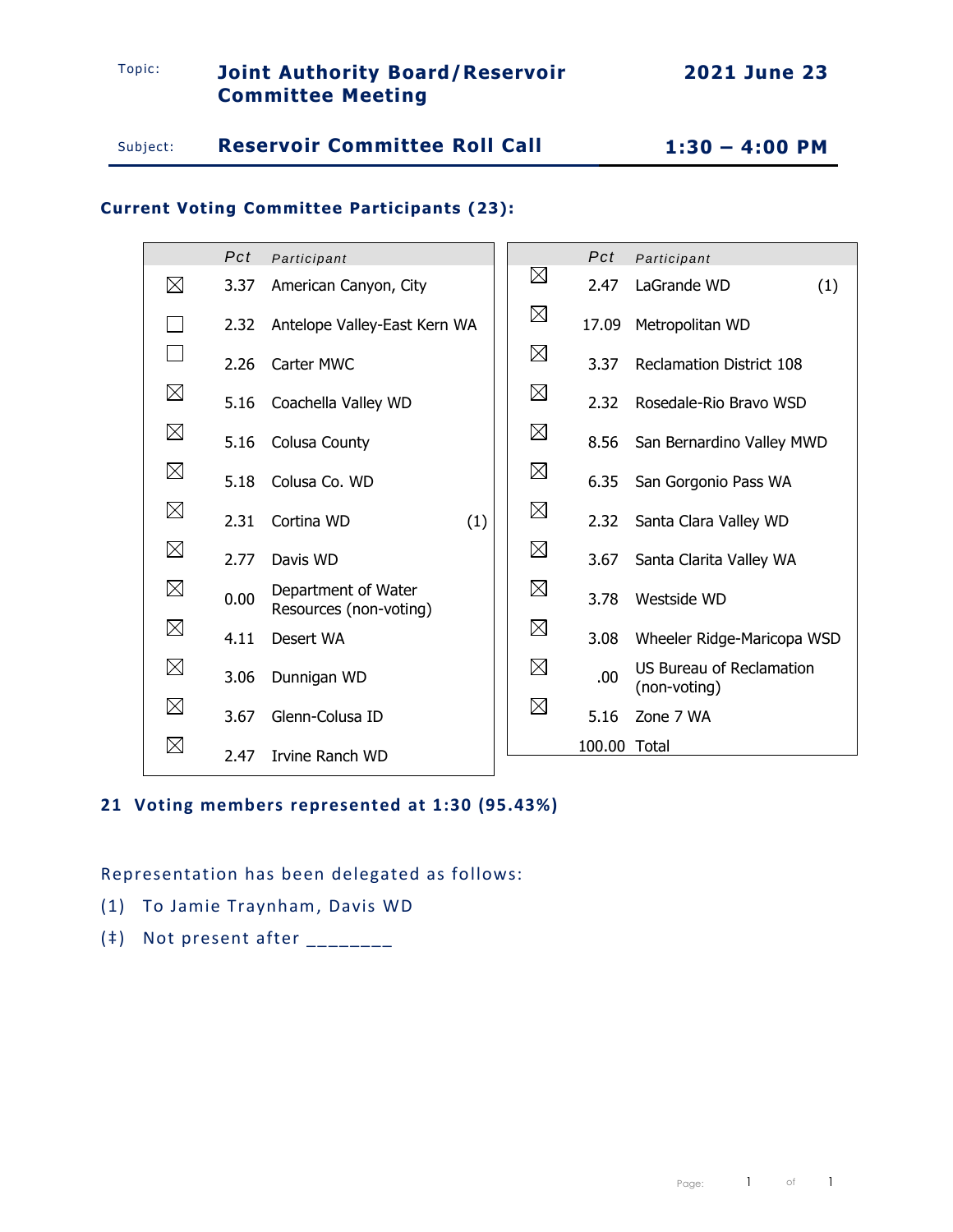# Topic: **Joint Authority Board & Reservoir Committee Plan of Finance Workshop**

## Subject: **Successor Agreement & Governance 1:30 – 4:00 PM**

## **Current Voting Authority Board Participants:**

 $\blacksquare$ 

| Participant                                               |             | Representative              |   | Alternate              | Others               |
|-----------------------------------------------------------|-------------|-----------------------------|---|------------------------|----------------------|
| Colusa County                                             | IХI         | <b>Gary Evans</b>           |   | Mike Azevedo           |                      |
| Colusa County Water District                              |             | Joe Marsh                   |   | Doug Griffen           | <b>Shelly Murphy</b> |
| Glenn County                                              |             | Ken Hahn                    |   | <b>Grant Carmon</b>    |                      |
| Glenn-Colusa Irrigation<br><b>District</b>                | $\boxtimes$ | Logan Dennis                |   | Don Bransford          |                      |
| <b>Reclamation District 108</b>                           | $\boxtimes$ | Fritz Durst                 |   | Sean Doherty           |                      |
| City of Roseville / Placer<br>County Water Agency         | IХI         | <b>Bruce</b><br>Houdesheldt | ⋉ | Joshua Alpine          |                      |
| Tehama-Colusa Canal<br>Authority                          | $\boxtimes$ | Jeff Sutton                 |   | <b>Halbert Charter</b> |                      |
| City of Sacramento /<br>Sacramento County Water<br>Agency | $\boxtimes$ | Kerry Schmitz               |   | Michael Peterson       |                      |
| Westside Water District                                   |             | Doug Parker                 |   | Dan Ruiz               |                      |
|                                                           |             |                             |   |                        |                      |

# **Associate Members** (2 non-voting)**:**

| Participant                                         | Representative     | Alternate    | Others |
|-----------------------------------------------------|--------------------|--------------|--------|
| TC4                                                 | Jamie Traynham     | Tom Charter  |        |
| Western Canal Water District $\overline{\boxtimes}$ | <b>Ted Trimble</b> | Greg Johnson |        |

#### **Current Voting Reservoir Committee Participants (23):**

| Participant           |             | Representative    | Alternate                                     | Others |
|-----------------------|-------------|-------------------|-----------------------------------------------|--------|
| American Canyon, City | $\boxtimes$ | Felix Hernandez   | Jason Holley                                  |        |
| AVEK WA               |             | Dwayne Chisam     | Dan Flory                                     |        |
| Carter MWC            |             | <b>Ben Carter</b> | Ann Carter<br>Charlie Palmer<br>Kendra Carter |        |
| Coachella Valley WD   | IХI         | Robert Cheng      | Petya Vasileva                                |        |
| Colusa County         | IXI         | Mike Azevedo      | Gary Evans                                    |        |
| Colusa Co. WD         |             | Shelley Murphy    | Joe Marsh                                     |        |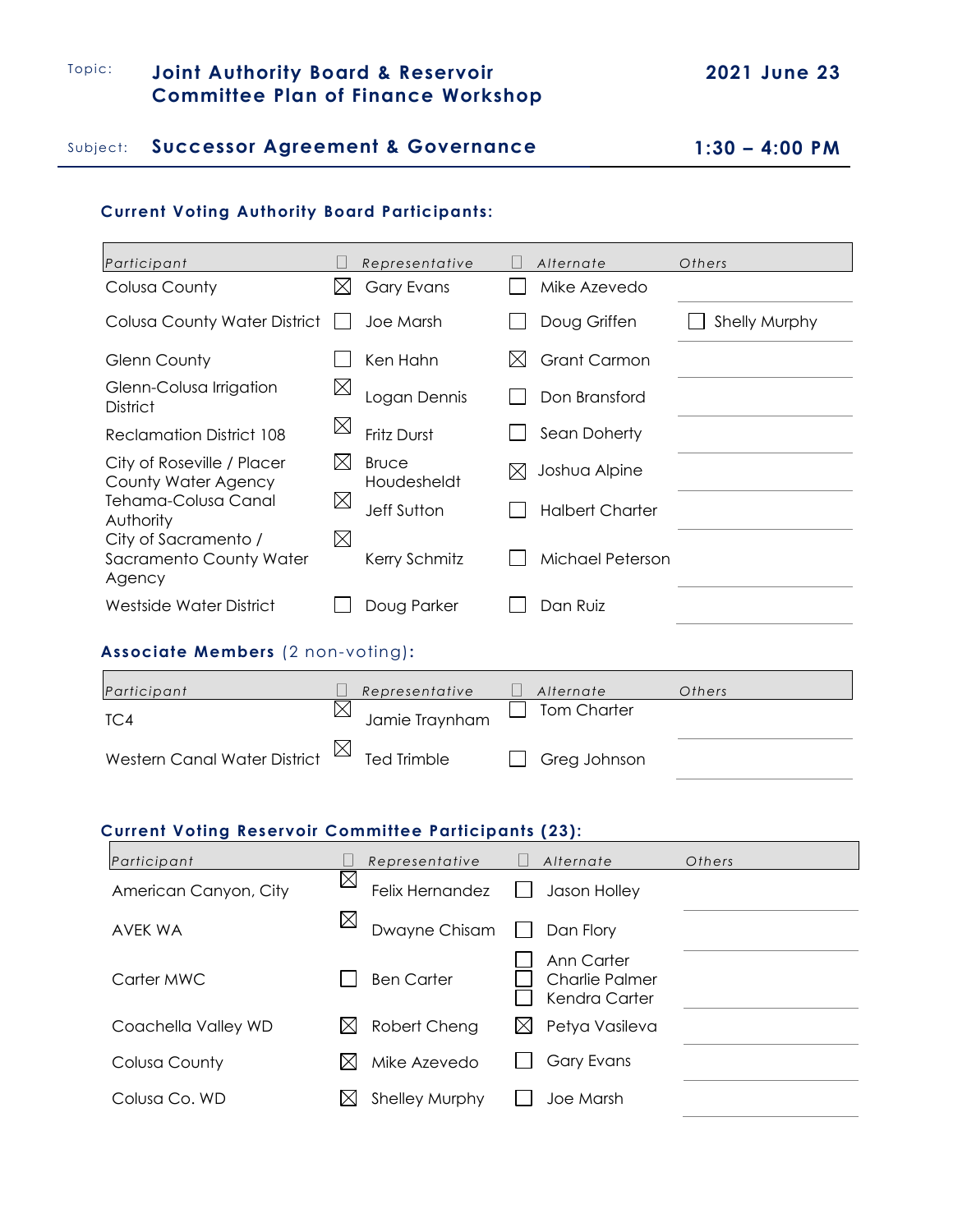# **Joint Workshop 2021 June 23**

| Participant                          |             | Representative         |             | Alternate                                        | Others                           |
|--------------------------------------|-------------|------------------------|-------------|--------------------------------------------------|----------------------------------|
| Cortina WD                           |             | Jim Peterson           |             | <b>Chuck Grimmer</b>                             | $\boxtimes$ Jamie Traynham       |
| Davis WD                             | $\boxtimes$ | Jamie Traynham         |             | <b>Tom Charter</b>                               |                                  |
| Desert WA                            | $\boxtimes$ | Mark Krause            |             | Steve Johnson                                    |                                  |
| Dunnigan WD                          | X           | <b>Bill Vanderwaal</b> |             |                                                  |                                  |
| Glenn-Colusa ID                      |             | <b>Thad Bettner</b>    |             | Don Bransford                                    | $\boxtimes$ Holley Dawley        |
| Irvine Ranch WD                      |             | Paul Weghorst          | $\boxtimes$ | Kellie Welch                                     |                                  |
| LaGrande WD                          |             | <b>Zach Dennis</b>     |             | Ken LaGrande                                     | $\boxtimes$ Jamie Traynham       |
| Metropolitan WD                      | $\boxtimes$ | <b>Randall Neudeck</b> |             | Nina Hawk                                        |                                  |
| <b>RD 108</b>                        | $\boxtimes$ | <b>Bill Vanderwaal</b> |             | <b>Blair Lewis</b>                               |                                  |
| Rosedale-Rio Bravo WD                | $\boxtimes$ | Dan Bartel             |             |                                                  |                                  |
| San Bernardino V MWD                 | $\boxtimes$ | <b>Bob Tincher</b>     |             | <b>Heather Dyer</b>                              | $\boxtimes$<br>Dee Bradshaw      |
| San Gorgonio Pass WA                 | $\boxtimes$ | <b>Jeff Davis</b>      | $\boxtimes$ | Lance Eckhart                                    |                                  |
| Santa Clara Valley WD                |             | Cindy Kao              | $\boxtimes$ | Eric Leitterman                                  | Katrina Jessop                   |
| Santa Clarita Valley WA              | $\boxtimes$ | <b>Dirk Marks</b>      |             | Steve Cole                                       |                                  |
| Westside WD                          | $\boxtimes$ | Allan Myers            |             | Dan Ruiz                                         |                                  |
| Wheeler Ridge-Maricopa<br><b>WSD</b> | $\boxtimes$ | Rob Kunde              |             | <b>Sheridan Nicholas</b>                         |                                  |
| Zone 7 WA                            |             | Amparo Flores          | ⋉           | Carol Mahoney<br>Jarnail Chahal<br>Valerie Pryor | <b>Cindy Saks</b><br>Lillian Xie |

# **Non-Voting Committee Participants (2):**

| Participant                | Representative/Oth<br>er       | Alternate/Other |                              |
|----------------------------|--------------------------------|-----------------|------------------------------|
| Dept of Water<br>Resources | Rob Cooke                      | David Sandino   | $\boxtimes$ Alex Vdovichenko |
|                            | Ajay Goyal                     | Jim Wieking     | Dave Arrate                  |
| Bureau of<br>Reclamation   | <b>Richard Welsh</b>           | Don Bader       | <b>Chris Duke</b>            |
|                            | Vanessa King<br>Natalie Wolder | Derya Sumer     | Jessica Boyt<br>Shana Kaplan |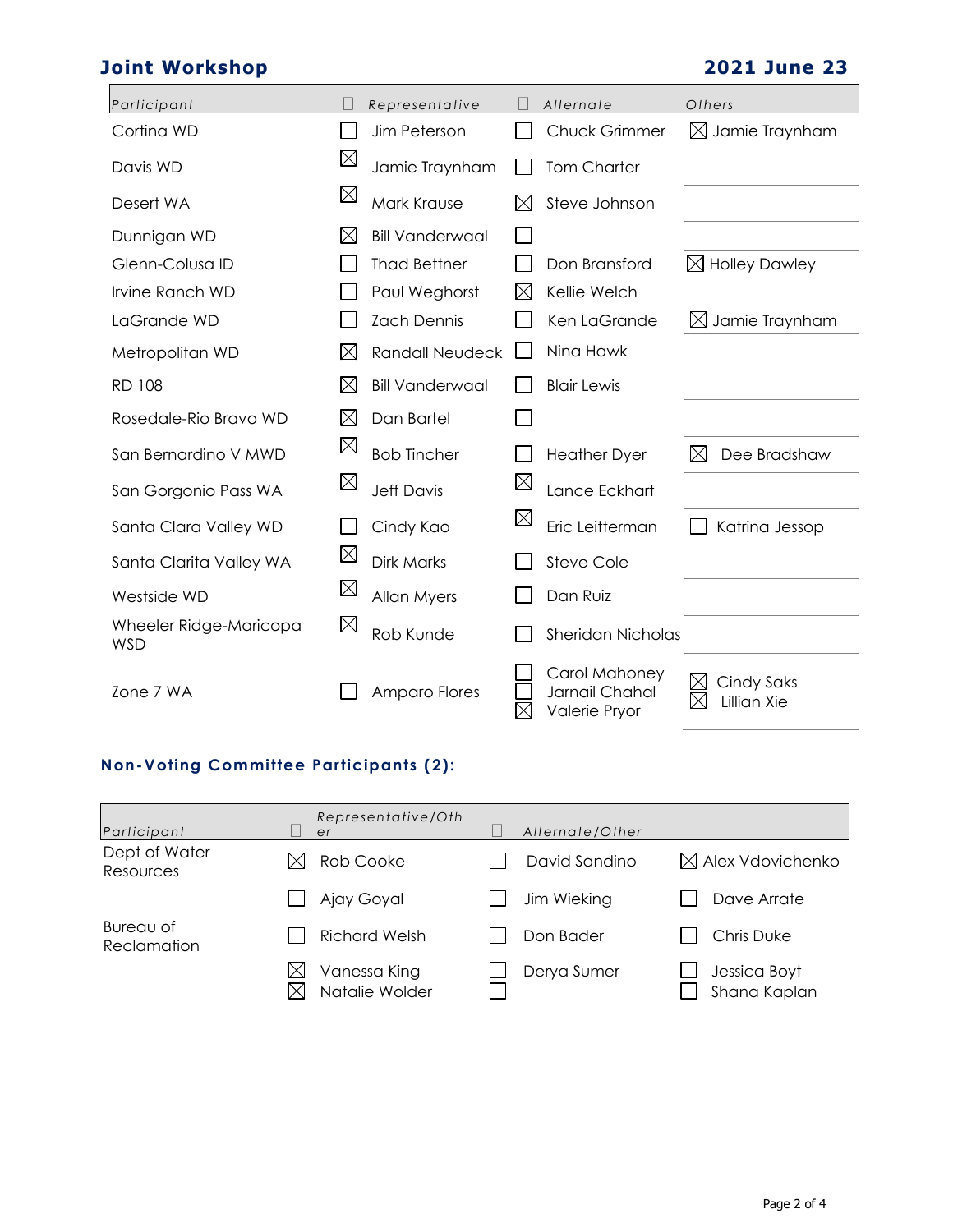# **Joint Workshop 2021 June 23**

# **Authority, Non-Signatory (6):**

|                                | Participant    | Representative                 |                                  |             | Alternate                           |                                         |
|--------------------------------|----------------|--------------------------------|----------------------------------|-------------|-------------------------------------|-----------------------------------------|
| <b>PCWA</b>                    |                | Ed Horton                      |                                  |             | <b>Ben Barker</b><br>Darin Reintjes |                                         |
| Roseville                      |                | Sean Bigley                    |                                  | Х           | Trevor Joseph<br>Jason Marks        |                                         |
| Sacramento County<br><b>WA</b> |                | <b>Jeff Harris</b>             | <b>Brett Ewart</b><br>Ann Sanger |             |                                     |                                         |
| Staff:                         |                |                                |                                  |             |                                     |                                         |
|                                | Name           | Representing                   |                                  |             | Name                                | Representing                            |
| $\boxtimes$                    | Brown, Jerry   | <b>Sites Project Authority</b> |                                  | $\boxtimes$ | Trapasso, Joe                       | <b>Sites Project Authority</b>          |
| $\boxtimes$                    | Forsythe, Ali  | <b>Sites Project Authority</b> |                                  | $\boxtimes$ |                                     | Tirado, Yolanda Sites Project Authority |
|                                | Spesert, Kevin | <b>Sites Project Authority</b> |                                  |             |                                     |                                         |

# **Consultants:**

|             | Name                     | Representing                |             | Name                     | Representing              |
|-------------|--------------------------|-----------------------------|-------------|--------------------------|---------------------------|
| $\boxtimes$ | Alexander, Jeriann Fugro |                             |             | Leaf, Robert             | Ch2m                      |
|             | Boling, Robert           | <b>HDR</b>                  | $\boxtimes$ | Luu, Henry               | <b>HDR</b>                |
| $\boxtimes$ | Briard, Monique          | <b>ICF</b>                  | $\boxtimes$ | McDonald C               | <b>CMD West</b>           |
| $\boxtimes$ | Brown, Doug              | Stradling                   |             | Micko, Steve             | Ch <sub>2m</sub>          |
| $\boxtimes$ | Brown, Scott             | <b>LWA</b>                  | $\boxtimes$ | Maltby, Marcus           | Brown & Caldwell          |
|             | Bruner, Marc             | Perkins Coie                | $\boxtimes$ | Montague, Doug           | Montague DeRose<br>Assoc. |
| $\boxtimes$ | Forrest, Mike            | <b>AECOM</b>                | $\boxtimes$ | Robinette, JP            | Brown & Caldwell          |
|             | Floyd, Kim               | Floyd                       |             | Rossetto, Sarah          | Katz & Associates         |
| $\boxtimes$ | Harris, Cheyanne         | <b>Brown &amp; Caldwell</b> | $\boxtimes$ | Rude, Peter              | Ch <sub>2m</sub>          |
| $\boxtimes$ | Herrin, Jeff             | <b>AECOM</b>                | $\boxtimes$ | Spranza, John            | <b>HDR</b>                |
| $\boxtimes$ | Heydinger, Erin          | <b>HDR</b>                  | $\boxtimes$ | Traynham, Hailey         | Brown & Caldwell          |
| $\boxtimes$ | Katz, Sara               | Katz & Associates           |             | Van Camp, Marc           | <b>MBK</b>                |
| $\boxtimes$ | Kivett, Marcia           | <b>Brown &amp; Caldwell</b> |             | Warner Herson,<br>Laurie | Phenix                    |
| $\boxtimes$ | Kuney, Scott             | Young Wooldridge            | Ж           | Westcot, Cathy           | <b>HDR</b>                |